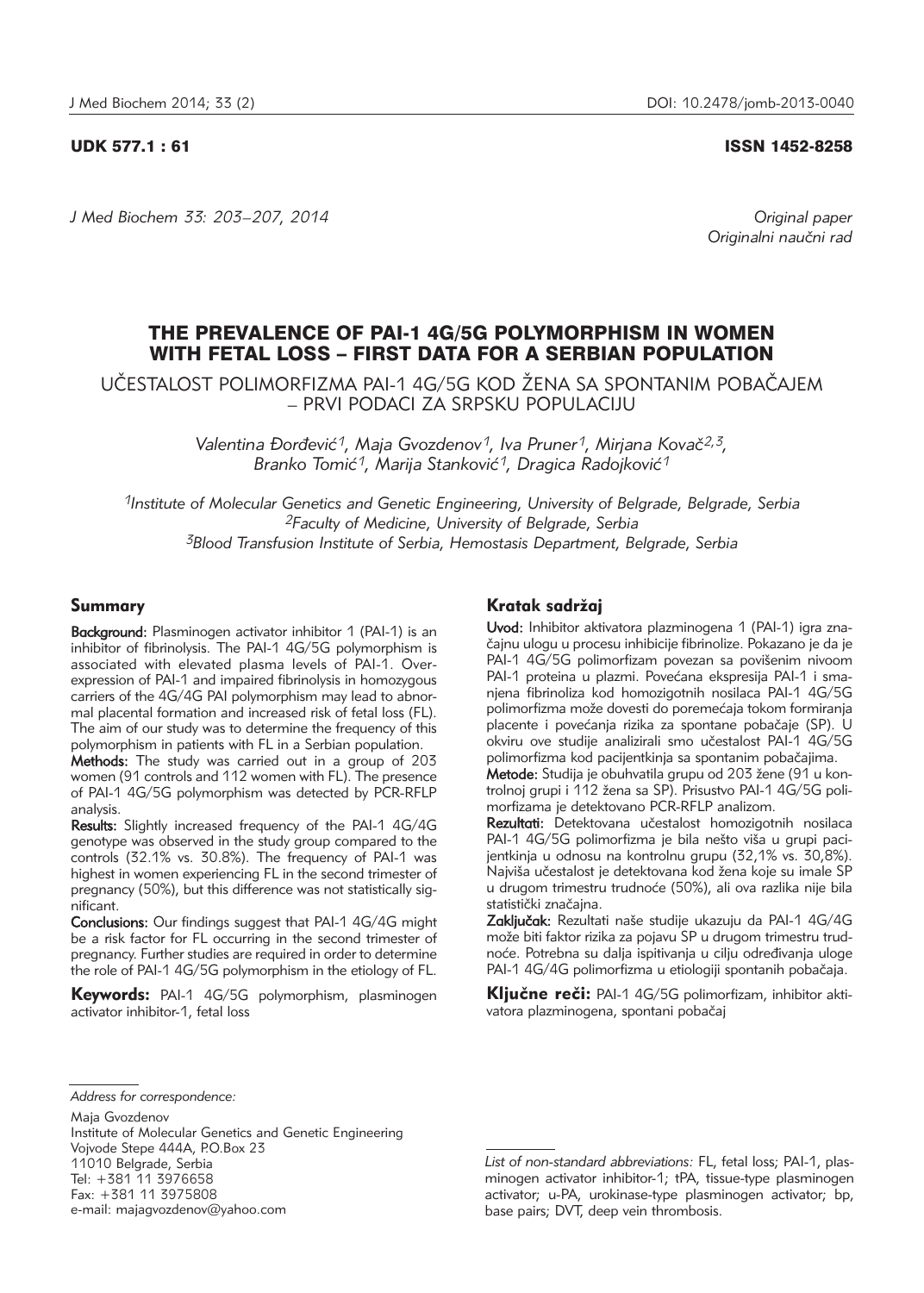#### Introduction

Thrombophilia refers to a group of inherited or acquired coagulation disorders leading to venous and/ or arterial thrombosis as well as reproductive disorders such as fetal loss (FL) (1-3). The most frequent genetic risk factors associated with thrombophilia include factor V Leiden (G1691A), prothrombin G20210A and PAI-1 4G/5G gene variants (1).

Plasminogen activator inhibitor-1 (SERPINE1, also known as PAI-1) is a 55-kd glycoprotein synthesized by endothelial cells, hepatocytes and megakaryocytes (4). PAI-1 acts as an inhibitor of endogenous fibrinolytic activity due to its ability to inhibit the activity of tissue-type plasminogen activator (tPA) and urokinase-type plasminogen activator (u-PA) (5–7). Gene coding for PAI-1 is located on chromosome 7 (7q21.3-q22.1) and contains eight introns and nine exons (4).

The 4G/5G polymorphisms located at position –675 bp in the PAI-1 gene have alleles with four or five guanosines due to a single guanosine insertion/deletion in the promoter region (4, 7). A 5G allele binds both a transcriptional activator and a repressor protein at the overlapping binding site, which leads to normal PAI-1 expression. In contrast, a 4G allele binds only a transcriptional activator, resulting in an increased expression of PAI-1 (4). High levels of PAI-1 due to the presence of 4G/4G may contribute to the risk for deep vein thrombosis (DVT) and myocardial infarction (4, 8). The PAI-1 overexpression and impaired fibrinolysis may also cause compromised and insufficient trophoblast invasion, leading to abnormal placental formation and increased risk of FL (9–11).

Fetal loss is a common health problem affecting 1–5% of women of reproductive age (12). Although several etiologies, such as anatomic defects of the uterus, immune disorders, endocrinological abnormalities and chromosomal translocations and inversions, have been recognized as causes of FL, the pathophysiology still remains unexplained (9, 12, 13). It has been suggested that acquired or inherited thrombophilia is associated with FL (9, 14).

Some studies reported significantly higher frequency of the PAI-1 4G/4G polymorphism in patients with FL (9, 15, 16), while other studies demonstrated no difference in the PAI-1 4G gene variant prevalence among patients with FL compared with controls  $(17-19)$ .

The aim of this study was to determine the frequency of PAI-1 4G/5G polymorphism in women with FL and healthy controls. This is the first study in which the prevalence of this polymorphism was investigated in a Serbian population.

# Materials and Methods

#### *Patients*

Our study included 203 women divided into a study group and a control group. The study group included 112 women ( $35±5.42$  years) with at least one FL, referred to the Institute of Molecular Genetics and Genetic Engineering for thrombophilia testing in the period from 2002 to 2012. Women with a history of infective, gynecological and endocrinological disorders, chronic hypertension, diabetes, malignancy disorders and chromosomal abnormalities were not included in the study, as well as patients with protein C, S and antithrombin deficiencies.

Out of 112 patients, 78 patients with available anamnestic data on the period of FL occurrence were divided in 4 groups. First, second and third group included women who had FL only in one trimester (first, second and third trimester, respectively). The 4th group (combined) included women who had miscarriages in two different or in all three trimesters.

Control group consisted of 91 healthy women  $(40\pm12)$  years) with no history of miscarriages or thrombosis. The study was approved by the local research ethics committee.

#### *Laboratory Methods*

Peripheral blood was taken on 3.8% sodium citrate as anticoagulant. Genomic DNA was purified from 200 µL of human whole blood using the QIAamp DNA blood mini kit (QIAGEN, Germany) according to manufacturer's protocol.

All women were tested for FV Leiden and FII G20210A mutations using PCR-RFLP analysis as previously described (20, 21).

The fragment of the PAI-1 gene that included position –675 in the promoter region was amplified by PCR using previously described primers, followed by digestion with BslI restriction enzyme (Biolabs, New England) (22). Normal (77 and 21 bp) and mutated (98 bp) alleles were distinguished by the size of the restriction fragments, using electrophoresis on 10% polyacrylamide gels and visualised by silver staining (23) (*Figure 1*).



Figure 1 Polyacrylamide gel electrophoresis of the PAI-1 4G/5G polymorphism.

L – Ladder size marker (100bp) 2,5- PAI – 1 4G/5G genotype 1,4 – PAI-1 5G/5G genotype 3- PAI – 1 4G/4G genotype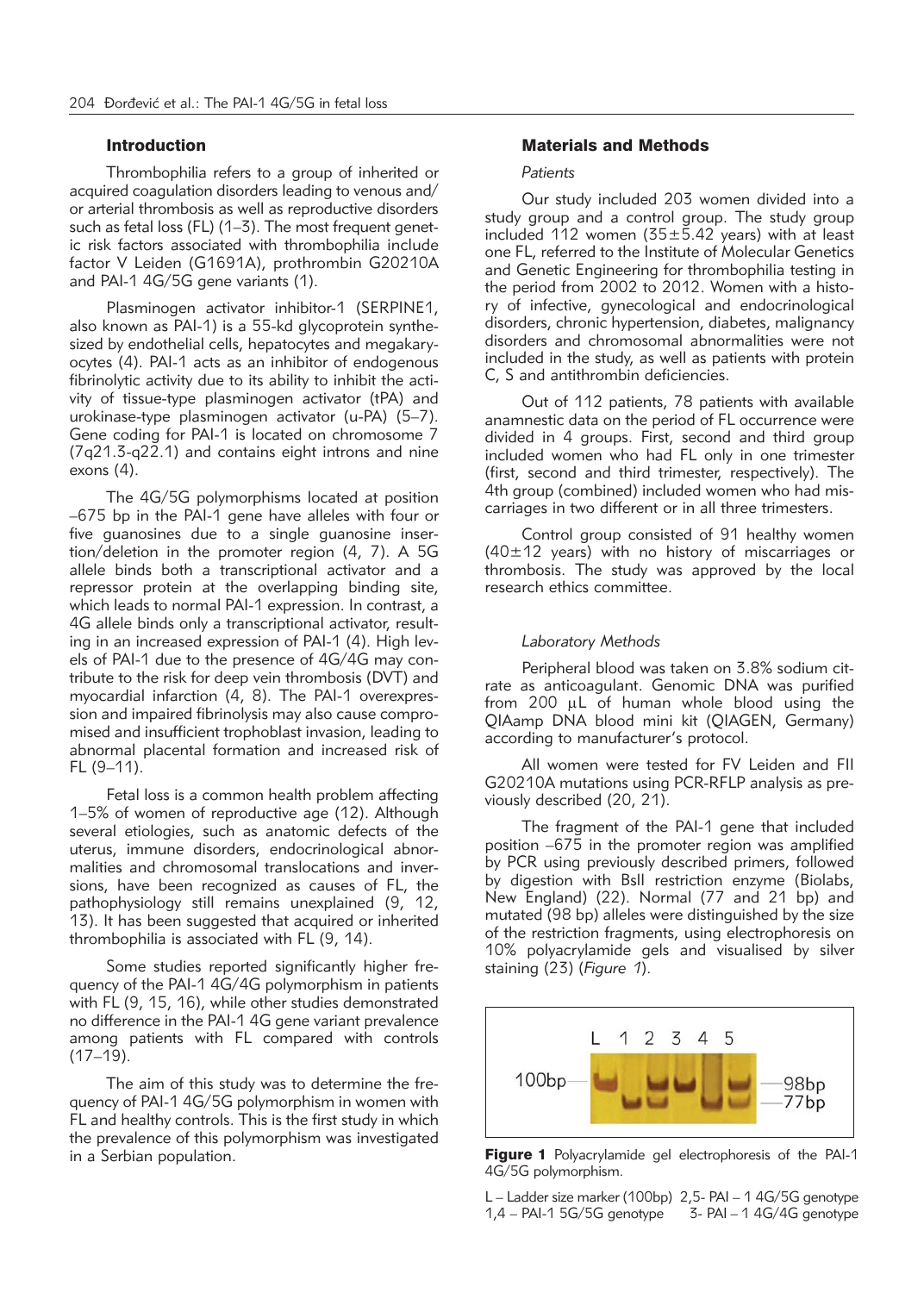#### *Statistical Analysis*

Statistical analysis was performed using Statistical Package for Social Sciences 13.0 for Windows (SPSS Inc., Chicago, Illinois, USA). Deviations of genotype distributions from the Hardy-Weinberg equilibrium were assessed by  $\chi^2$ -test. The prevalence of PAI-1 gene variants was compared between patients and controls with the use of Fisher's exact test. Odds ratio (OR) and 95% confidence interval (CI) were calculated. P value less than 0.05 was considered as statistically significant.

## **Results**

In this study, we investigated 112 women with FL and 91 controls. There were more than 292 miscarriages with only 11 successful deliveries in the study group, while in the controls 82 successful pregnancies and no fetal loss were recorded. Family history of thrombotic disorders was more frequent in the patient group (38.4% vs. 2.2%).

In the study group, 40.2% of women were heterozygous and 31.2% were homozygous carriers of

Table I Genotype frequencies of PAI-1 4G/5G polymorphism in women with fetal loss and control group.

| Genotypes      | Controls<br>n=91<br>$(\%)$ | Patients<br>$n = 112$<br>$(\%)$ | P OR<br>(95% CI)              |
|----------------|----------------------------|---------------------------------|-------------------------------|
| PAI-1<br>5G/5G | 18<br>(19.8%)              | 31<br>(27.7%)                   | 0.19<br>1.55 0.8 - 3.01       |
| PAI-1<br>4G/5G | 45<br>(49.4%)              | 45<br>(40.2%)                   | 0.18<br>0.69<br>$0.39 - 1.20$ |
| PAI-1<br>4G/4G | 28<br>(30.8%)              | 36<br>(32.1%)                   | 0.8<br>1.06<br>$0.59 - 1.93$  |

the PAI-1 4G/5G gene variant, which was similar to the frequency in controls (49.5% heterozygous and 30.8% homozygous) (*Table I*). Control group was in the Hardy-Weinberg equilibrium, while the study group was not ( $\chi^2$ =4.25) due to a slight excess of homozygotes for the 4G allele, which was probably the result of small sample size.

The four groups of patients, divided according to FL occurrence period, included: 1st trimester – 52 women, 2nd trimester - 10 women, 3rd trimester - 6 women and a combined group  $-10$  women. Characteristics of these groups are shown in *Table II*. No statistically significant differences in the PAI-1 4G/5G frequency were found between the control group and groups of patients divided according to trimesters. The highest frequency of the PAI-1 4G/4G genotype was found in women who have had miscarriages in the second trimester. In this group, the risk of FL was 2.25-fold higher than in controls (*Table III*).

In order to determine whether the PAI-1 gene variant may increase the risk of FL in combination with other thrombotic mutations, we evaluated the number of PAI-1 4G/4G carriers heterozygous for FV

|                                                  | $1st$ trim.<br>$(n=52)$ | $2nd$ trim.<br>$(n=10)$ | $(n=6)$   | 3 <sup>rd</sup> trim. combined<br>$(n=10)$ |
|--------------------------------------------------|-------------------------|-------------------------|-----------|--------------------------------------------|
| Age (years $\pm$ SD)                             | $36 + 3.9$              | $34 + 44$               | $32 + 34$ | $34 + 4.2$                                 |
| Number of<br>successful<br>pregnancies           | 3                       | 2                       | 2         | None                                       |
| Number of FL                                     | 131                     | 20                      | 10        | 35                                         |
| Family history<br>of thrombotic<br>disorders (%) | 48.1                    | 40                      | 50        | 40                                         |

Table II Characteristics of the study group according to trimesters.

Table III Genotype frequencies of PAI-1 4G/5G polymorphism in women with fetal loss according to trimesters.

| Genotypes   | Controls<br>$n = 91$<br>$(\%)$ | $1st$ trim.<br>$n = 52$<br>$(\%)$ | $2nd$ trim.<br>$n = 10$<br>$(\%)$ | 3rd trim.<br>$n=6$<br>$(\%)$ | combined<br>$n = 10$<br>$(\%)$ | Pa<br>ORa<br>(95% Cla)        | Pb<br>ORb<br>$(95\% \text{ Cl}^b)$ | Pс<br><b>ORc</b><br>(95% Clc) | Pd<br>ORd<br>(95% Cld)        |
|-------------|--------------------------------|-----------------------------------|-----------------------------------|------------------------------|--------------------------------|-------------------------------|------------------------------------|-------------------------------|-------------------------------|
| PAI-1 5G/5G | 18<br>(19.8%)                  | 12<br>(23.1)                      | $\mathcal{P}$<br>(20)             | $\mathcal{D}$<br>(33.3)      | $\mathcal{P}$<br>(20)          | 0.64<br>1.22<br>$0.55 - 2.78$ | 0.98<br>1.01<br>$0.20 - 5.20$      | 0.43<br>2.03<br>$0.34 - 2.91$ | 0.98<br>1.01<br>$0.20 - 5.20$ |
| PAI-1 4G/5G | 45<br>(49.4%)                  | 18<br>(34.6)                      | 3<br>(30)                         | 3<br>(50)                    | 6<br>(60)                      | 0.09<br>0.54<br>$0.27 - 1.09$ | 0.25<br>0.44<br>$0.11 - 1.80$      | 0.97<br>1.02<br>$0.2 - 5.33$  | 0.53<br>1.53<br>$0.41 - 5.80$ |
| PAI-1 4G/4G | 28<br>(30.8%)                  | 22<br>(42.3)                      | 5;<br>(50)                        | (16.8)                       | 2<br>(20)                      | 0.16<br>1.65<br>$0.81 - 3.35$ | 0.23<br>2.25<br>$0.60 - 8.40$      | 0.47<br>0.45<br>$0.05 - 4.03$ | 0.48<br>0.56<br>$0.11 - 2.82$ |

<sup>a 1st</sup> trim. patient group vs. control group were tested  $\frac{c}{d}$  <sup>c</sup> 3<sup>rd</sup> trim. patient group vs. control group were tested  $\frac{b}{d}$  combined patient group vs. control group were tested <sup>d</sup> combined patient group vs. control group were tested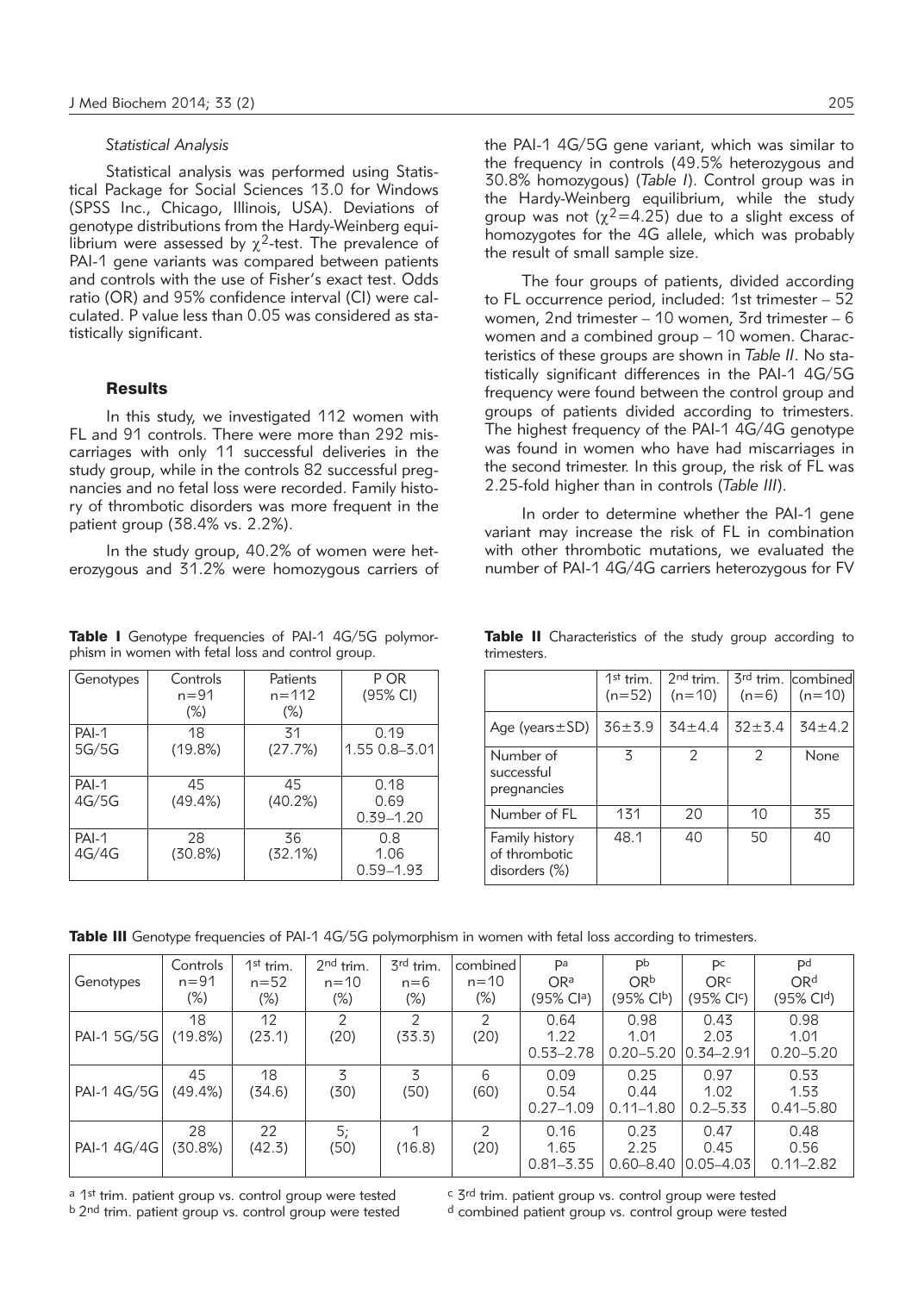Leiden and FII G20210A. In the study group, 1.8% of women with FL were homozygous carriers of the PAI-1 polymorphism and heterozygous for FV Leiden mutation, while in controls the frequency of these mutations was 1.1%. In the study group, 2.7% of women homozygous for PAI-1 were heterozygous carriers of FII G20210A mutation, but none of the women in the control group had both of these two mutations.

## **Discussion**

In our study, we investigated the prevalence of the PAI-1 4G/5G polymorphism in women with FL and healthy women who had no history of miscarriages. Our results show that the PAI-1 4G/4G genotype was slightly more frequent in the study group (32.14%) compared to controls (30.77%), but the difference was not statistically significant. These results are in concordance with the study of Buchholz et al. (18) which reported that the PAI-1 4G/4G polymorphism frequency was higher in women with FL (39.1%) compared to controls (32.3 %), but the difference did not reach statistical significance (P=0.22). Similar data was reported in a study by Goodman et al. (19). Conversely, Jeddi-Tehrani et al. (9) and Coulam et al. (2) have shown that the frequency of homozygous PAI-1 4G allele carriers was significantly higher in women with FL compared to controls.

In our study, the frequency of PAI-1 4G/4G carriers in patients who have had FL in the first trimester (42.3%) was slightly higher compared to controls (30.8%). Dossenbach-Glaninger et al. (24) showed that homozygosity for the PAI-1 4G polymorphism might contribute to increased risk of early pregnancy loss by disrupting fibrin cross-linking and fibrinolysis (OR 2.4; 95% CI 1.1–5.5).

Our study shows that the frequency of homozygous carriers of the PAI-1 gene variant was highest in patients suffering from FL in the second trimester (50%). This group of patients had 2.25-fold increased risk of FL. The difference was not statistically significant compared to controls  $(P=0.23)$ , but it indicates that the PAI-1 4G/4G polymorphism might play a role in the pathogenesis of FL in the second trimester of pregnancy. This result is consistent with the study of Glueck et al. (25) who reported that in a group of women homozygous for the PAI-1 4G allele, heritable hypofibrinolysis was the major cause of prematurity (P=0.001) and second- and third-trimester fetal death (P=0.025). They also suggested that the 4G/4G genotype is associated with complications of pregnancy, probably by acting through thrombotic induction of placental insufficiency (25).

In our study, only six women experienced FL in the third trimester. In this group, the frequency of PAI- 1 4G/4G genotype was lower (16.8%) compared to controls, which indicates that PAI-1 4G/5G polymorphisms might not represent risk factors for late FL. However, further larger studies are needed to confirm our findings.

It has been reported that the prevalence of multiple thrombophilic mutations was significantly higher in patients with FL compared to controls (26). We have investigated whether PAI-1 4G/4G might increase risk for FL in FV Leiden and FII G20210A mutation carriers. Martinelli et al. (27) showed that the presence of FV Leiden and FII G20210A mutations alone are risk factors for FL. Recent studies elucidate the relevance of PAI-1 4G/5G polymorphism as a potential risk factor contributing to FL in FV Leiden and FII G20120A carriers (28). Glueck et al. (29) showed that the hypofibrinolytic 4G/4G PAI-1 genotype is associated with FV Leiden mutation in women with severe preeclampsia, *abruptio placentae*, fetal growth restriction and stillbirth. Our data show that patients homozygous for the PAI-1 4G allele and heterozygous for FV Leiden (1.8%) are not at increased risk for FL occurrence compared to controls (1.1%). These data might be the result of small sample size and larger further studies are needed to confirm our results.

The concomitant presence of PAI-1 4G/4G genotype with the FII G20210A mutation in patients with venous thromboembolism was related to an increased risk for venous thrombosis (30). In our study, heterozygosity for FII G20210A and homozygosity for the PAI-1 4G allele were more common in patients with FL (2.7%) compared to controls, where none of the women had a combination of these two mutations. This suggests that heterozygous carriers of the FII G20210A mutation might be at increased risk for FL in combination with the PAI-1 4G/4G polymorphism.

In conclusion, this is the first study in which the prevalence of the PAI-1 4G/5G polymorphism was determined in a Serbian population. Our findings suggest that women carrying the PAI-1 4G/4G genotype might be at increased risk of FL, and indicate that during pregnancy, the second trimester might be the most critical for FL to occur. The limitation of our study was a small sample size, but our results highlight the possible role of PAI-1 4G/5G polymorphism in FL, so further larger studies are needed to establish the significance of the PAI-1 4G/5G polymorphism in the etiology of FL and validate our findings.

*Acknowledgements*. This work was supported by grant No 173008 from the Ministry of Science and Technological Development of the Republic of Serbia.

#### Conflict of interest statement

The authors stated that there are no conflicts of interest regarding the publication of this article.